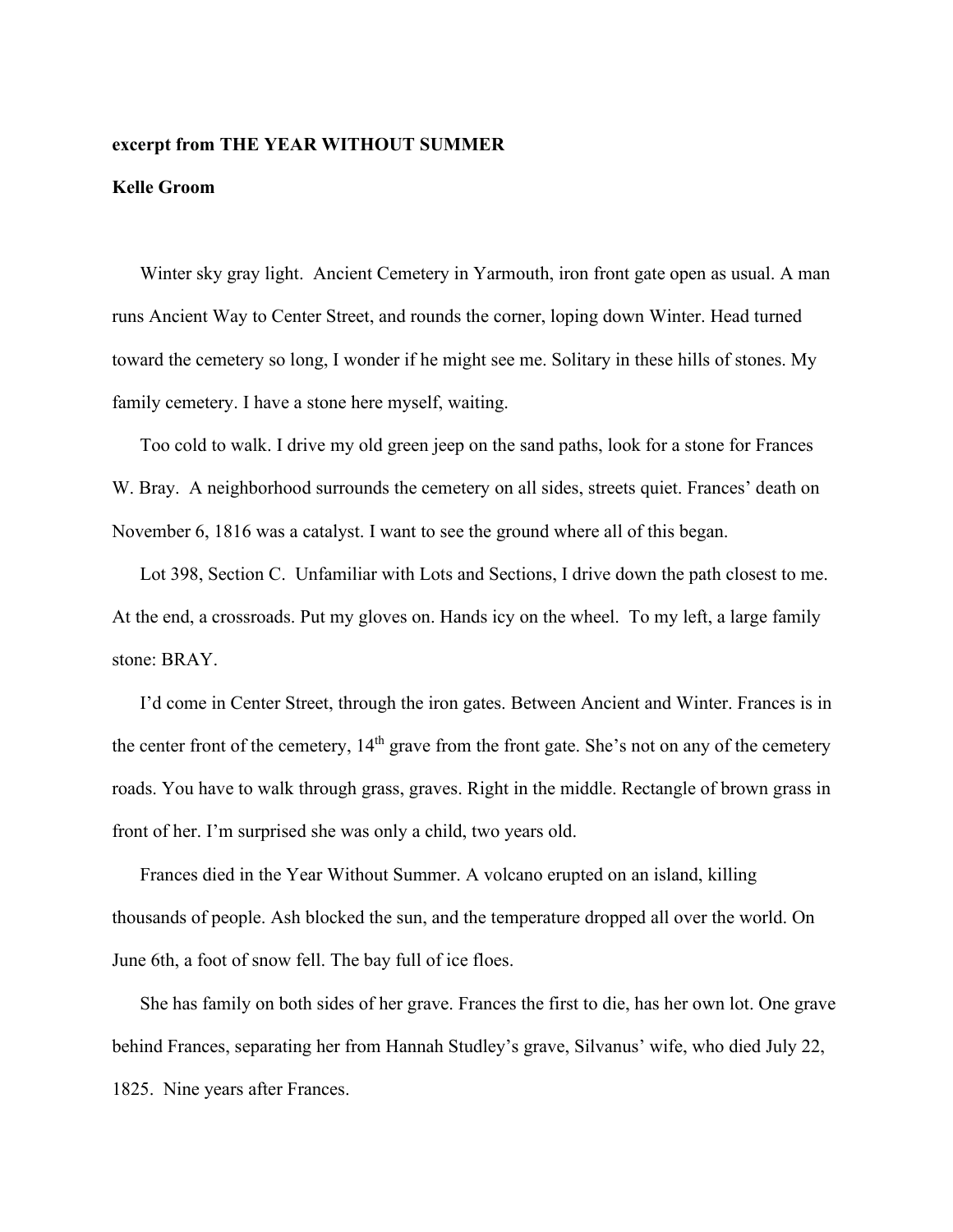Did William Bray notice turned earth first? Or did Silvanus Studley see new graves near Hannah's stone? Was the ground still frozen? Was it Christmas, when Bray or Studley brought wreaths, flowers? In early November it had still been possible to dig a grave. Almost as warm as the month of May. But November 19<sup>th</sup>, a large flock of geese flew over, headed south. Winter coming. On the 22<sup>nd</sup>, snow fell. Canal closed with ice.

In the winter of 1826, when Bray and Studley found new bodies near the graves of Frances and Hannah, it was cold. Low of minus 12. Ancient Cemetery is in Yarmouth Port, Yarmouth originally Mattacheese, Indian Town. The 22 acres of Ancient Cemetery, this whole town, all belonged to the Wampanoags. Since the beginning of time.

Whose bodies were buried near Frances and Hannah? When? What made Bray and Studley notice? Mind? So obsessed that they called a vote of the Selectman? The leafless black tree, the giant pines in the southeast corner stretch their arms.

This year, at Thanksgiving, I found two small pumpkins and two round yellow squash in the center of the empty southeast corner: patchy brown grass, little haze of green, sand. Someone else knows. Someone saying I remember. The removal of the bodies of people of color. Reburial in unmarked graves.

\*

In 1713, the town had set aside land from Long Pond to Bass River for Pawkunnawkut Indians of the Wampanoag tribe. In perpetuity. Thomas Greenough, my fifth great-grandfather, and the last surviving Wampanoag Indian in South Yarmouth, Massachusetts, was born in Yarmouth in 1747. Then the Wampanoags in this town died. Most of smallpox. Except Thomas Greenough.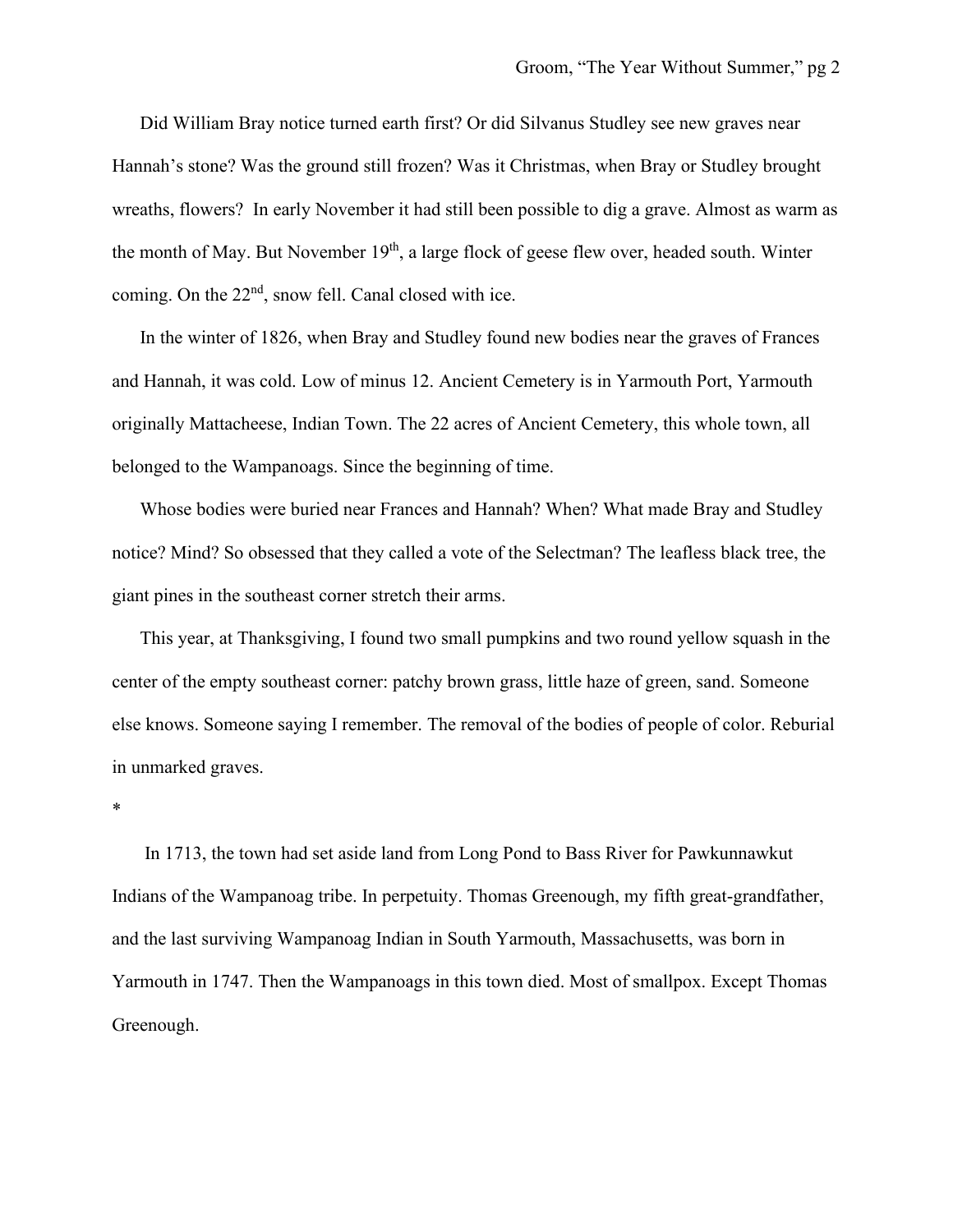A vote was taken for the cost the Wampanoags incurred for their smallpox care. It was paid by the town, and all of the Indians effects were "sold to pay this charge." The town sold their land, and said they reserved a piece for Thomas Greenough, "a survivor."

Jane Freeman, Thomas Greenough's wife, and my fifth great grandmother, died March 3, 1826. Twenty-one years before her husband. As a white woman married to a Wampanoag, would she have been buried with the Wampanoags on the shore of Bass River? It was Bass River reservation land, but it had been "sold." When the salt works were proposed to be built here, where Wampanoags had long been buried, the bodies were disinterred. Reburied on a hillside near Long Pond. The street is Indian Memorial Drive. It's marked with boulders now, inscribed with the following:

"On this slope lie buried the last native Indians of Yarmouth"

Long Pond also an ancient burial ground for the Indians. Hills fall away to the wide pond, trees my mother ran through as a child. A bright place. Where my great-aunt and her sisters swam. Maybe someone brought Thomas Greenough's body here. And Jane's. Grief could move their bodies. Yarmouth is less than 7 miles across, from Bass River and the ocean to the bay. From Bass River, head inland one and a half miles. A little to the right is Long Pond.

Where are their six children buried: John, Susana, Phebe, Thomas, Jinne, and Salle? Susana died Oct 21, 1825, just before people of color were removed from their graves in May of the following year. Susana was married to William Brooks, and had seven children. What about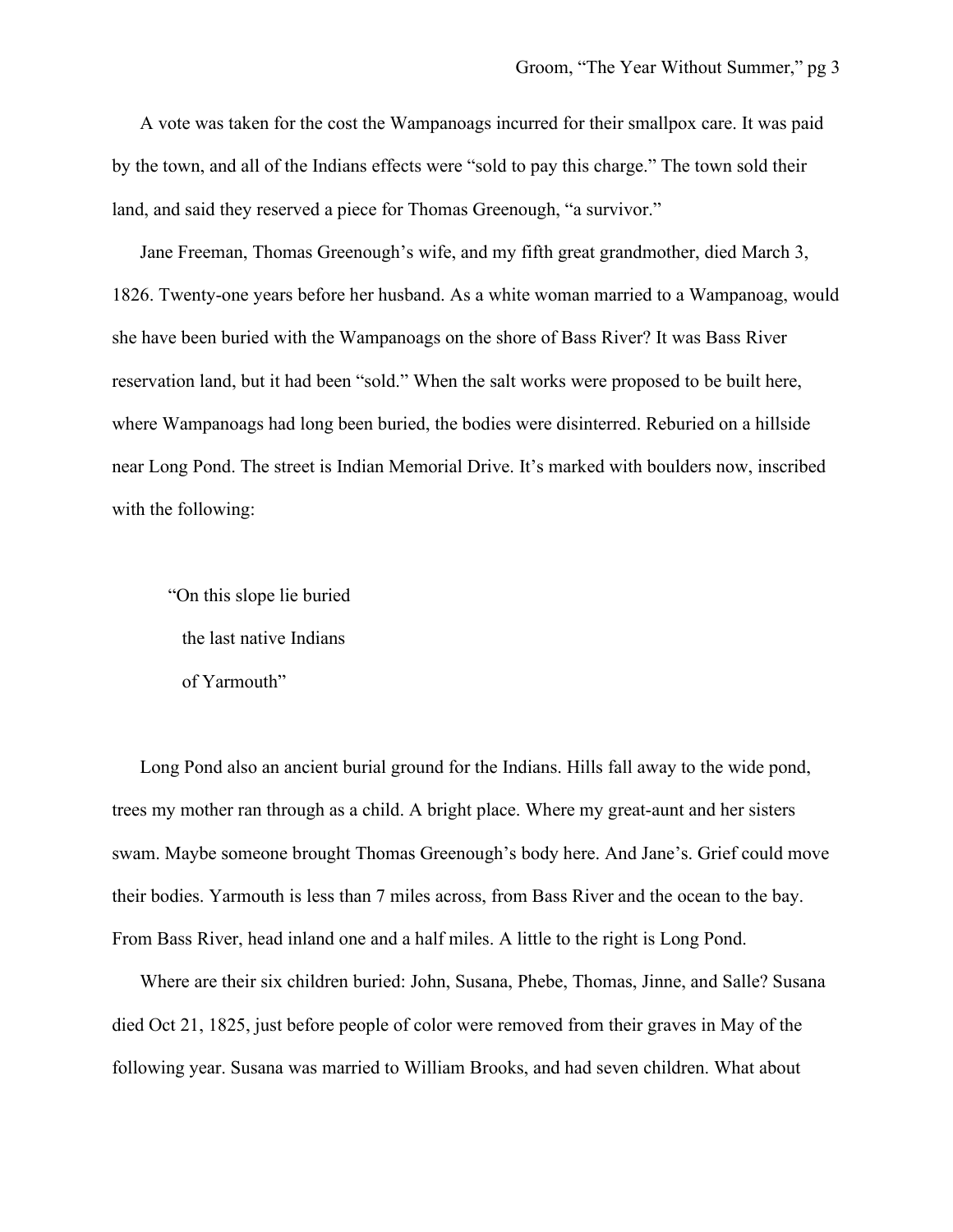"Child" Brooks born in 1795 who didn't live long enough to have a name? Are Susana's seven children buried with her? Are they all here under my feet?

The same year Deborah and John Greenough's daughter Eliza was born, Deborah gave birth to another child, not named. Deborah died on October 22, 1825. She's white. Deborah died almost simultaneously with Susana. Are Deborah's children buried with her? Her child died four days later on October 26, 1825. Were their bodies dug up? Reburied in unmarked graves? Is Deborah buried with her four-day-old child? I keep listening for children.

\*

It's hard to prosecute the dead. Thomas Greenough the only survivor. From a distance, smallpox looks like skin embroidered with pearls, no space in between. Blisters like bubble wrap. Only the eyes untouched, unless there's bleeding. I don't know what it looks like when it's the people beside you. Everyone you know.

One disease after another, until an outbreak of smallpox killed every remaining full-blooded Wampanoag of his tribe, except him. Bass River land taken in 1770 by a Writ of Ejectment. The last teepee gone. He became a self-educated lawyer, kept calling on the Selectman, asking for his land back. Bray and Studley were Selectmen.

Where he's buried, no one knows. Maybe out in the woods. Maybe the pond where he lived before the Alms House. Greenough's Pond, named after him. Maybe his children brought his body back to Bass River, secretly buried him on his land.

Deborah Nickerson is John Greenough's wife, my fourth great grandmother. Were she and John indebted for the Small Pox? Why did the town auction everything she owned? Where did she live? Her husband at sea.

*<sup>\*</sup>*